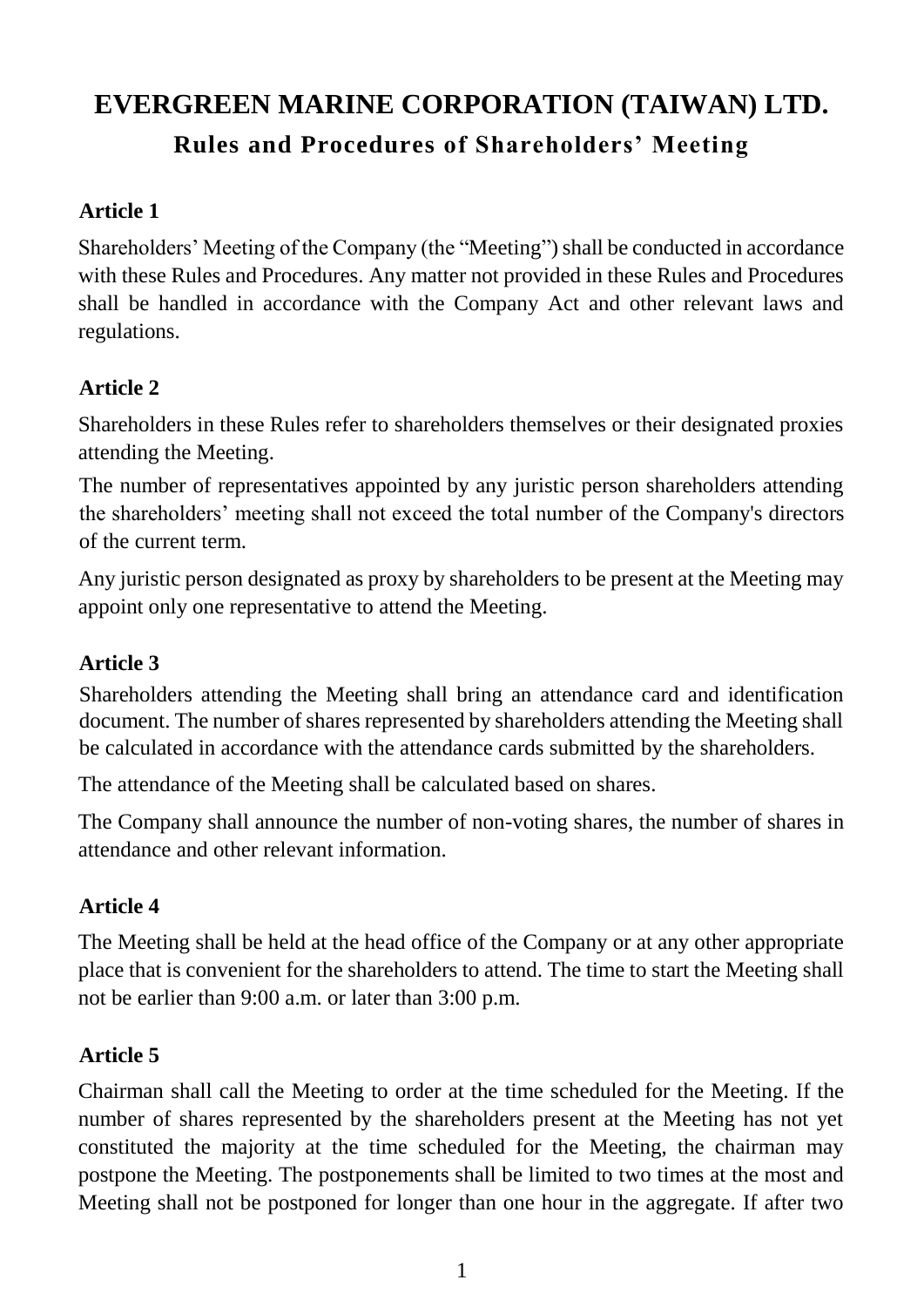postponements no quorum can yet be constituted but the shareholders present at the Meeting represent more than one - third of the total outstanding shares, tentative resolutions may be made in accordance with Section 1 of Article 175 of the Company Act.

If before the end of the Meeting the number of outstanding shares represented by the shareholders present becomes sufficient to constitute the quorum, the chairman shall submit the tentative resolutions to the Meeting for approval in accordance with Article 174 of the Company Act.

### **Article 6**

The Chairman of the Board of Directors shall be the chairman presiding at the Meeting in the case that the Meeting is convened by the Board of Directors.

If the Meeting is convened by any other person entitled to convene the Meeting, such person shall be the chairman to preside at the Meeting. If there are more than two persons convening the Meeting, they should select one person to be the chairman.

### **Article 7**

The agenda of the Meeting shall be set by the Board of Directors if the Meeting is convened by the Board of Directors. Unless otherwise resolved at the Meeting, the Meeting shall proceed in accordance with the agenda.

The above provision applies mutatis mutandis to cases where the Meeting is convened by any person, other than the Board of Directors, entitled to convene such Meeting.

Unless otherwise resolved at the Meeting, the chairman cannot announce adjournment of the Meeting before all the items (including special motions) listed in the agenda are resolved. In the event that the Chairman adjourns the Meeting in violation of these Rules and Procedures, the shareholders may designate, by a majority of votes represented by shareholders attending the Meeting, one person as chairman to continue the Meeting.

The shareholders cannot designate any other person as chairman and continue the Meeting in the same or other place after the Meeting is adjourned.

#### **Article 7-1**

In accordance with Article 172-1 of the Company Act, the shareholders who hold one percent (1%) or more of the total number of outstanding shares of the Company may submit proposal in written form for discussion at the annual general meeting of shareholders.

The proposals submitted by shareholders violating Article 172-1 of the Company Act shall not be included in the agenda of the Meeting and the minute of the Meeting, but the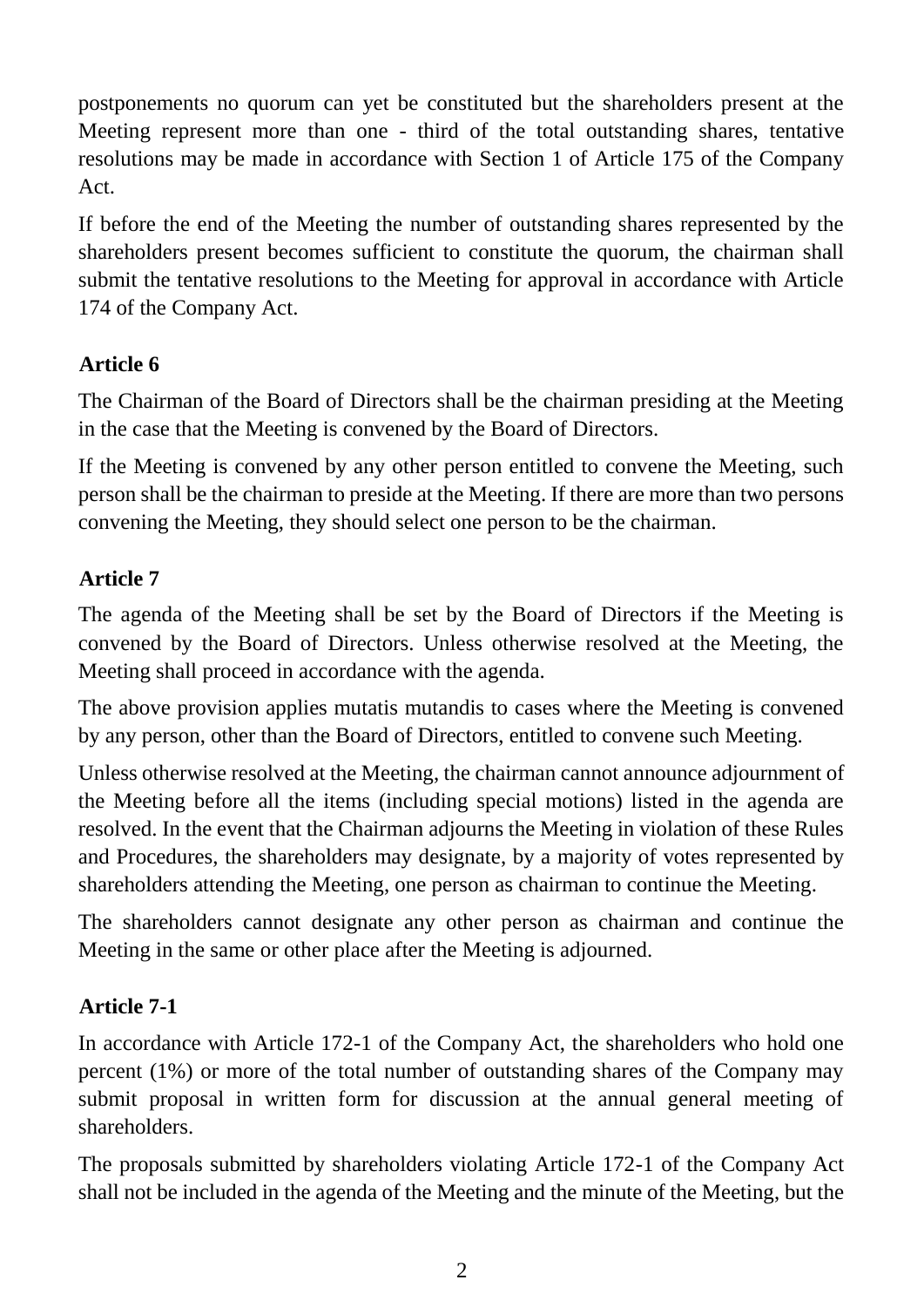cause of exclusion of such proposals shall be listed in the appendix of the handbook for shareholders' meeting proceedings of the Company.

The shareholders' proposals complying with the Article 172-1 of the Company Act, which are classified into the same category of the proposal submitted by the Board of Directors, shall be deemed as the amendment of the proposal submitted by the Board of Directors, and the Chairman may combine them into one proposal to deal with.

## **Article 8**

When a shareholder attending the Meeting wishes to speak, a Speech Note should be filled out with summary of the speech, the shareholder's number (or the number of the Attendance Card) and the name of the shareholder. The sequence of speeches by shareholders should be decided by the chairman.

If any shareholder presenting at the Meeting submits a Speech Note but does not speak, no speech should be deemed to have been made by such shareholder. In case the contents of the speech of a shareholder are inconsistent with the contents of the Speech Note, the contents of actual speech shall prevail.

Unless otherwise permitted by the chairman and the shareholder in speaking, no shareholder shall interrupt the speeches of the other shareholders; otherwise the chairman shall stop such interruption.

## **Article 9**

If a juristic person shareholder designates two or more representatives to attend the Meeting, only one representative is entitled to speak for each discussion item.

When reporting the topic, speech for each shareholder is limited to once, and the speech shall not exceed five minutes for all reporting items.

Unless otherwise permitted by the chairman, each shareholder shall not speak more than two times concerning each motion and each preposition shall not exceed 5 minutes with regard to each proposal listed in ratification and discussion items listed on the agenda, proposals collected during special motion procedure.

When a shareholder speaks with regard to non-proposal matters and expresses other opinions during the special motion session, the provisions in the preceding paragraph regarding speaking time and number of speaking times shall be applied.

In case the speech of any shareholder violates the proceeding four provisions, exceeds the scope of the discussion item, or disturbs the order of the meeting, the chairman is entitled to stop the speech of such shareholder.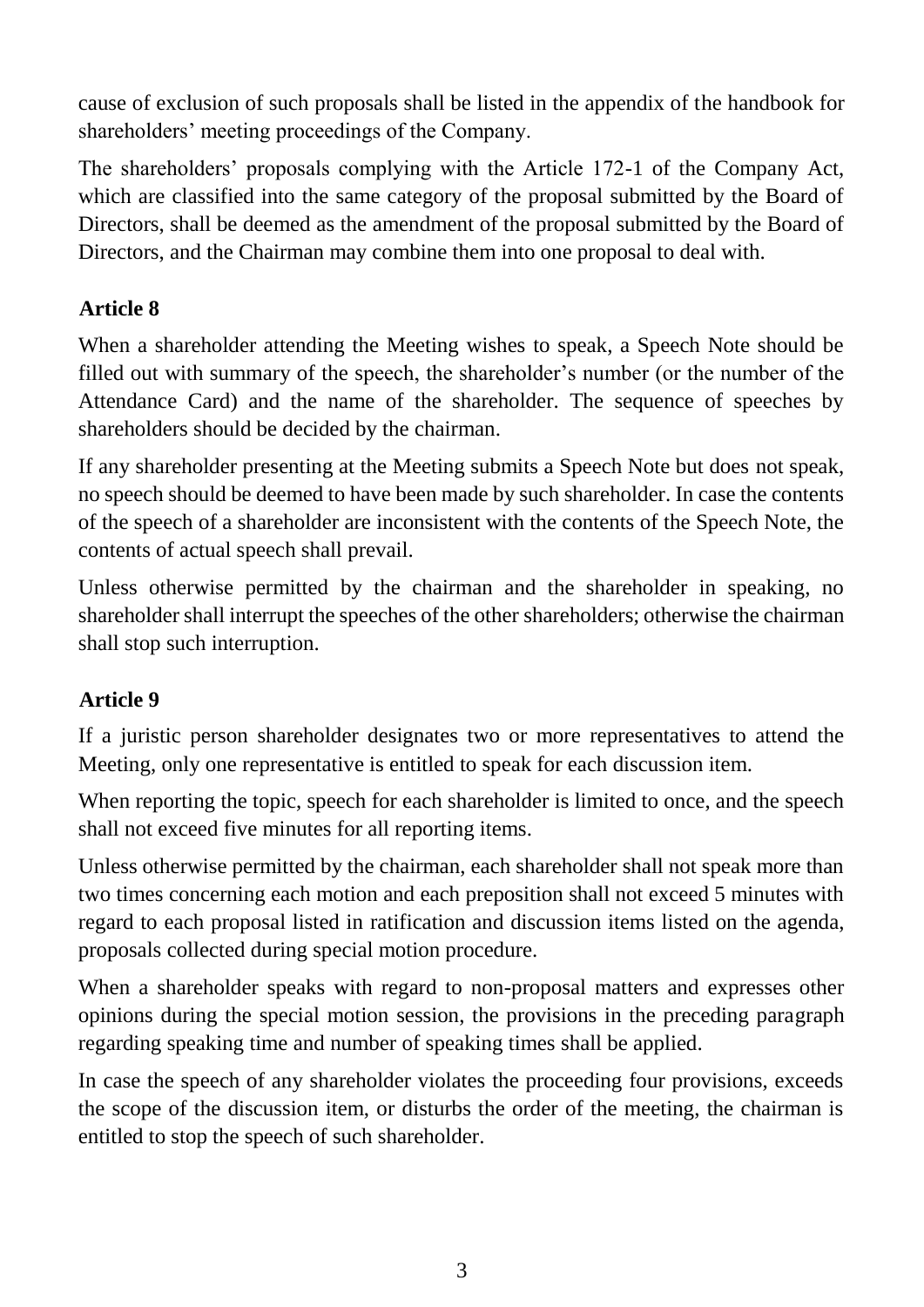### **Article 10**

The Company may ask its lawyer, certified public accountant or related person to attend the Meeting. After a shareholder speaks, chairman may answer the question personally or designate the related person to answer the question.

## **Article 11**

Unless otherwise required by the Company Act or the Articles of Incorporation, a resolution of a shareholders' meeting shall be adopted by a majority of the votes represented by the Shareholders present at the Meeting.

#### **Article 12**

The resolution shall be voted on by casting ballots, and the chairman shall decide all voting (including the election votes) to be conducted separately or at the meantime.

#### **Article 13**

If there is an amendment to or a substitute for a proposal of a discussion topic, the chairman shall decide the sequence of voting for the amendment or the substitute, together with the original proposal. If any one of them has been adopted, the others shall be deemed vetoed and no further voting is necessary.

#### **Article 14**

Where the chairman believes that the proposal discussed may be resolved, he/she may announce the ending of the discussion, and propose that votes be made and arrange adequate voting time.

#### **Article 15**

During the Meeting, the chairman may, at his/her discretion, set time for intermission.

#### **Article 16**

The election of directors at a shareholders meeting shall be held in accordance with "Regulations for Electing Directors" of the Company.

#### **Article 17**

The personnel supervising and calculating the votes for the proposals shall be designated by the chairman, but the supervising personnel shall be a shareholder.

The result of the votes shall be announced on the spot and recorded.